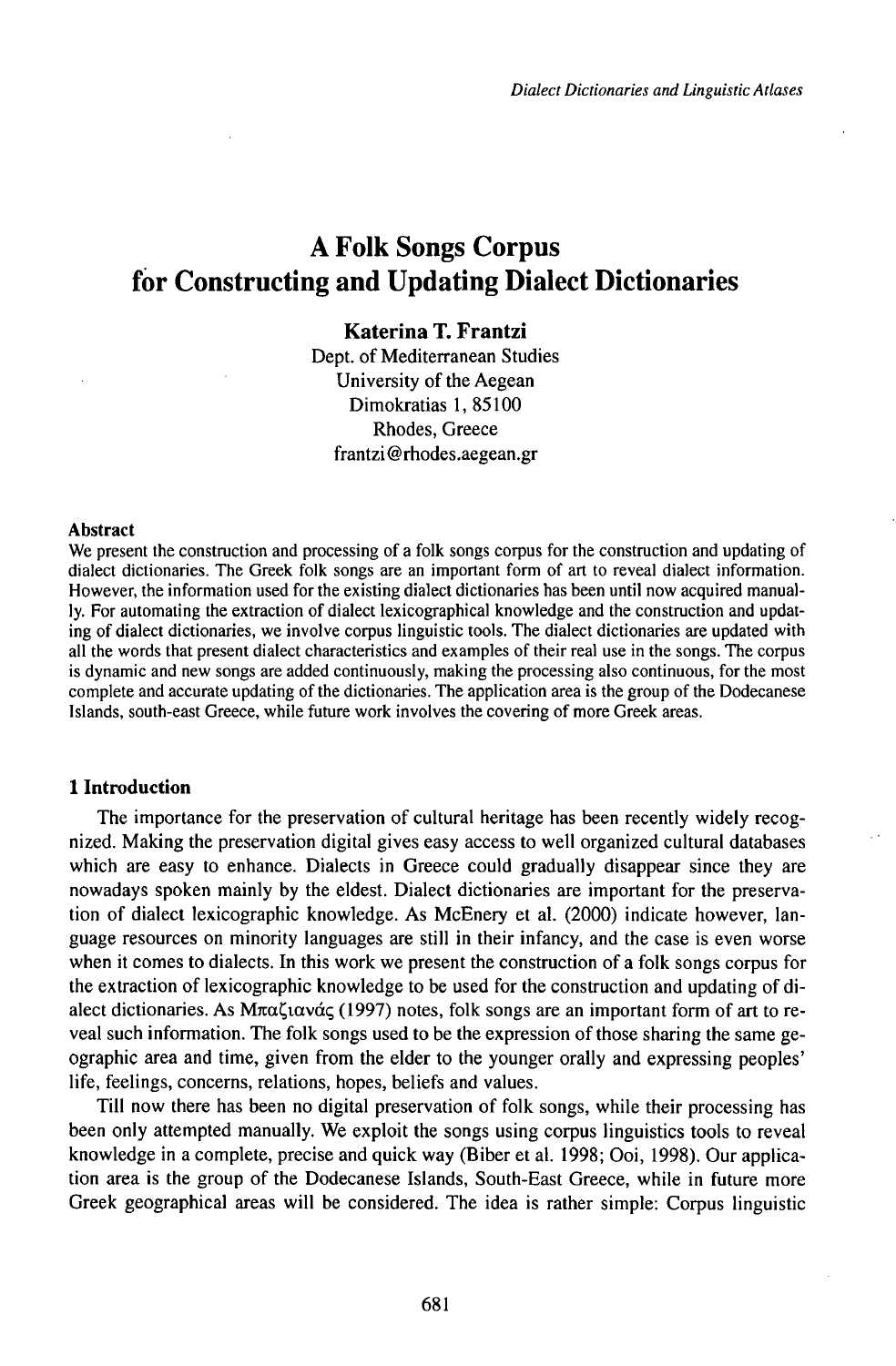tools are applied on songs corpora made from subsets of the Dodecanese islands and/or the islands areas. The words extracted from the corpora that are not found in modern Greek dictionaries are added to electronic dialect dictionaries created for the islands, groups of islands and areas within islands (according to linguistic atlases). The dialect words to be added to the dictionaries present lexicological or other linguistic information. A language expert updates the dictionaries with any relevant information for each new word. Information on the context and use of the dictionary words is also added together with some examples from the corpus. The corpus is continuously enhanced by adding new songs with the scope of the most complete covering of the Dodecanese area. We involve continuous exploitation of the dynamic corpus resulting in the continuous updating of the dialect dictionaries.

## **2 Dodecanese Folk Songs**

Folk songs in the Dodecanese islands survived over the years keeping tradition alive. According to  $\Pi\alpha\pi\alpha\gamma\gamma\alpha\gamma$  (1981), a folk song is a poem that can be sung and often danced. The Dodecanese music has its roots on the Byzantine music and even the ancient Greek music and was in older times mainly used in celebrations. Most of the songs, except some of the narrative ones can be danced. Because of the current way of living however, tourism and the media, the songs are forgotten together with other parts of tradition.

The Dodecanese islands share much of their culture, however each of them has also its own heritage and language characteristics: same songs can be found in many variations.  $M\alpha\kappa\rho\eta\varsigma$  (1983) claims that it would be very difficult to produce a collection of the folk songs of the whole of Dodecanese because of the varieties on the language and the tradition among the islands and even among the villages within the same island. Among the most important collectors of the Dodecanese folk songs are: for Rhodes: Bpovtnc (1930; 1950; 1956-1957), Παπαχριστοδούλου (1959; 1961), Γνευτός (1981), Μπογιάνος (2001); for Kos: Mαυρής (1961-1962); for Karpathos: Μιχαελίδες-Νουάρος (1928; 1969; 2001), Γεοργιάδης (1956-1957), Ιωαννίδου-Μαπαρμπαρίγου, (1960-1961), Αλεξιάδης (1975), Χαλκιάς (1980; 1994); for Kalymnos: Ζεβρός (1956-1957), Χατζηθεοδώρου (1989); for Nisiros:<br>Καζαβής (1940), Σακελλαρίδες (1965); for Kasos: Μαυρής (1928); for Chalki: Bovy-Baud Kαζαβής (1940), Σακελλαρίδες (1965); for Kasos: Μαυρής (1928); for Chalki: Bovy-Baud<br>(1935, 1938), Ταπσούλη (1947); for Astipalaia: Ταρσούλη (1996); for Simi: Χαραβιάς (1884-1885); for Tilos: •••••• (1947); for Leros: Dawkins (1950-1951); for Patmos: Zuupνάκης (1947).

The Dodecanese folk songs are divided into categories according to their content. Mixan $\lambda$ iδης-Novápoc (1969) divides the songs into (a) narrative songs, e.g. historical songs, (b) *ßavnvaöeq* (songs that consist of two lines), e.g. some of the love, marriage, celebration, sorrow songs, (c) satire songs and (d) songs of events, e.g. war, earthquakes. The<br>Dodecanese variations of the  $\alpha \kappa \rho \iota \tau \iota \kappa \alpha'$  (songs for the border-defenders), and especially Dodecanese variations of the  $\alpha \kappa \rho \iota \tau \iota \kappa \dot{\alpha}$  (songs for the border-defenders), and especially those of Rhodes and Karpathos (Μακρής, 1983; Πολίτης 1991) are among the most important and form a large category. The category of *ßavnvaöeg* (also a large category) came from Crete and was easily adapted to Dodecanese and especially to the island of Karpathos. These songs were mostly improvised and mainly used for marriages, love, immigration and sorrow.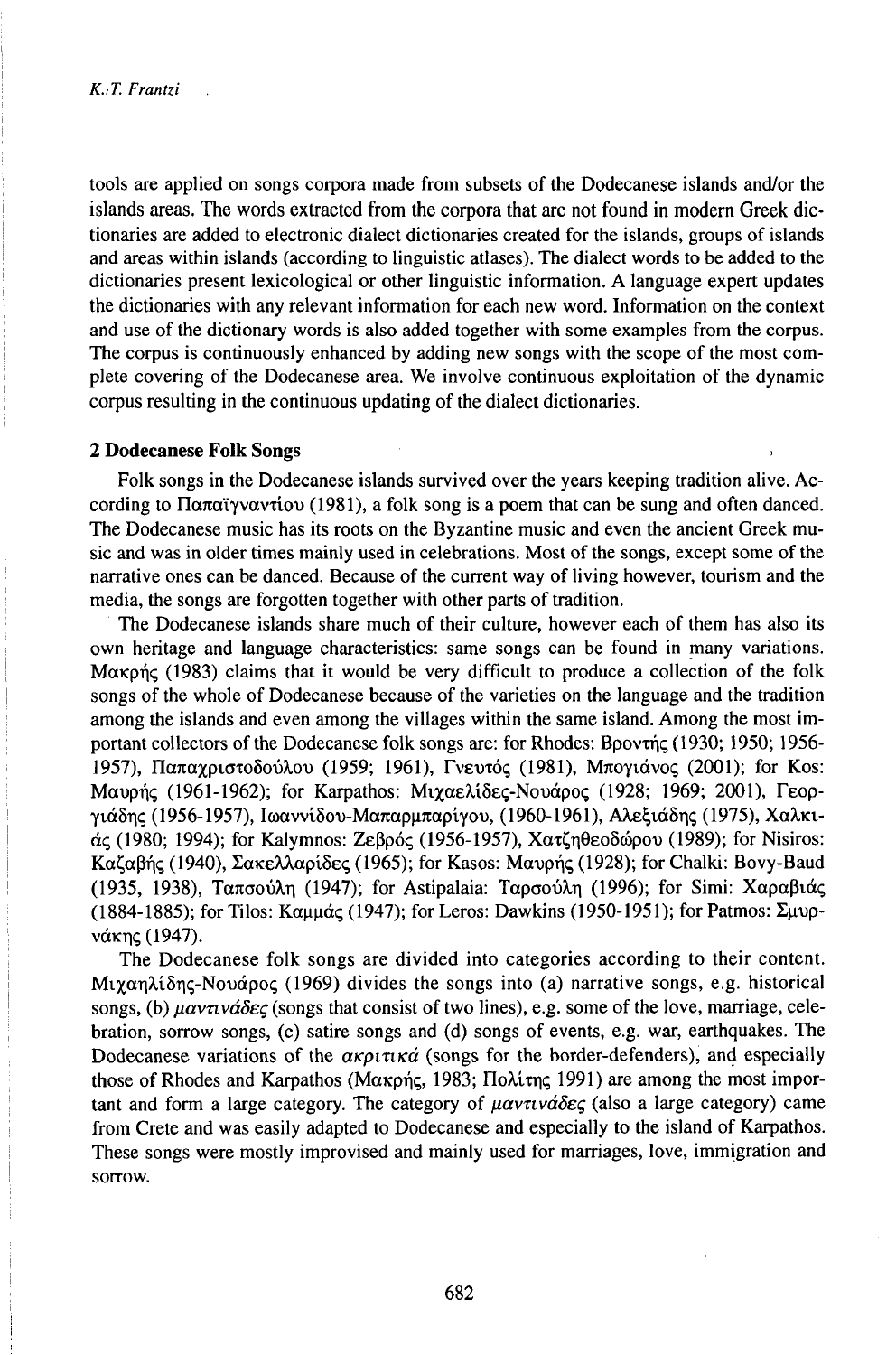## 3 From the Songs Corpus to the Dialect Dictionaries

A database of folk songs of the Dodecanese islands has been created by Frantzi (2005). The songs are obtained from hardcopy collections found mainly in local libraries. During digitization no corrections are made on the original text. The database is continuously updated with new songs as these are acquired. For each song, the following information in kept: title, category, island, village, source, collector, information on the publication, links to other versions of the song and other information available. Table 1 gives a sample of the songs: a love song from the island of Karpathos, and particularly the village of Elympos, a village that dialectically differs from the rest of the island. Table 2 gives the record for that song in the database.

| αγαπώ μου φώναζε<br>$\bf H$                                     |
|-----------------------------------------------------------------|
| (Елингос)                                                       |
| Η αγαπώ μου φώναζεν « βρ' εσύ σ' απού με τρέλανες               |
| βρε, και πάω να την έβρω και τη στράτα δεν ηξέβρω.              |
| Και πιάνω το στρατί στρατί - γιατί σ' εγάπου πουλί μ' από μικρή |
| βρε, στρατί το μονοκάτι, βάσανα που τα 'χ' η αγάπη.             |
| Και το στρατί μ' επόσωσε - βρ' εσύ σ' απού με τρέλανες          |
| βρε, στης αγαπώ τη πόρτα - περκαντί μου παίξε βόρτα.            |
| Bρίσκω τις πόρτες σφαλιστές - μαργιάλες που 'ν' οι κοπελιές     |
| βρε και τα κλειδιά παρμένα - κλιώ τα μάτια μου για σένα.        |
| Kai τις γειτόνισσες ρωτώ: «Που 'ναιν η κόρη απ' αγαπώ.          |
| -Βρε μεσά 'ναι και κοιμάται και για σένα συλλοάται.             |
| -Κόρη, ακοιμάσαι ξύπνησε και μετά μένα μίλησε                   |
| βρε, κι αν αγρυπνάς κοιμήσου και για μένα συλλοήσου.            |
| Κι αν είσαι με τη μάνα σου, πάρε κ' εμέν' αντύμα σου            |
| βρε και με την σερφή σου, πάρε με κ' εμέ μαζί σου.              |
| Κι αν είσαι με το κύρη σου, κόμε με νοικοκύρη σου               |
| βρε και με τον αερφό σου, κάμε μ' αγαπητικό σου.                |

Table 1. A song from Elympos, Karpathos.

| Song Title           | Η αγαπώ μου φώναζε        |  |
|----------------------|---------------------------|--|
| <b>Island</b>        | Κάρπαθος                  |  |
| Village              | <b>Елинкос</b>            |  |
| Category             | Ауатас                    |  |
| Number of Words      | 172                       |  |
| Number of lines      | 16                        |  |
| Source               | Τραγούδια των Δωδεκανήσων |  |
| Collector            | <b>S.BAUD-BOVY</b>        |  |
| Publisher            | Μουσικό Λαογραφικό Αρχείο |  |
| Year of publication  | 1935                      |  |
| Place of publication | Athiva                    |  |
| <b>Variations</b>    | NIA                       |  |
| Other info           | NA                        |  |

Table 2. A recond from the songs database.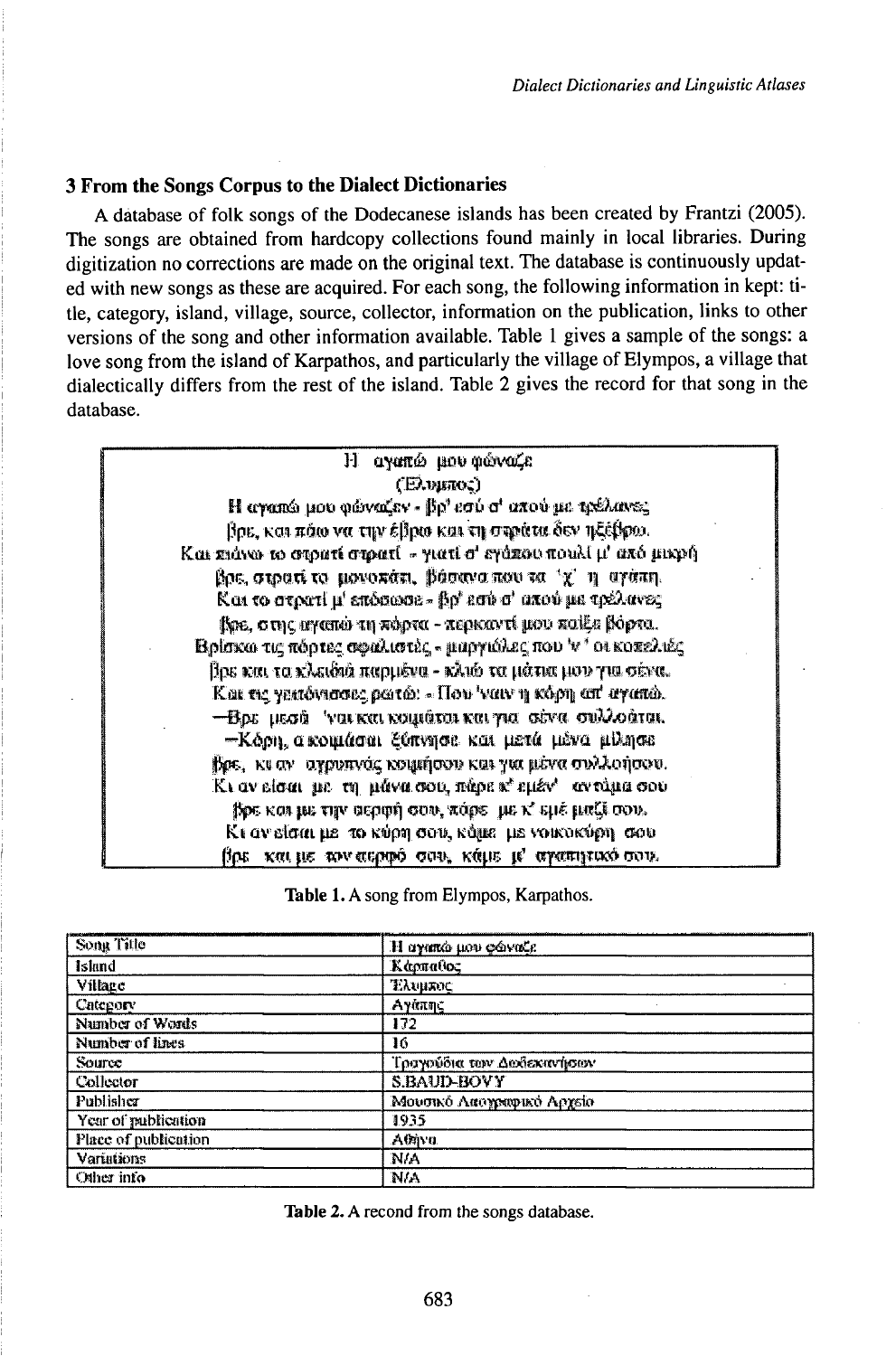The size of the database is currently of about 1,800 songs. We construct corpora out of the songs according to the type of information we every time want to extract. Various corpora are constructed, e.g. a corpus of the love songs of the island of Kos, a corpus of all the songs of the island of Nisiros, a corpus of the marriage songs of all the islands, a corpus of all the songs of all the islands, etc. For the construction of the dialect dictionaries we applied corpus linguistic tools on the corpora we created for each island or island area according to linguistic atlases. We extracted word frequency lists. The words of the lists are checked  $-$  if they exist or not  $-$  in common Greek dictionaries. If they do not exist, they are added to the island's dialect dictionary together with the frequency of occurrence in the corpus. Their meanings are explored and given by the language expert. Words that contain other dialect information, i.e. in their morphology, phonology, syntax, semantics, are also added to the dictionary together with the linguistic characteristic they present. Finally, for each word in the dictionary, examples on their real use in the songs corpus are also given. Table 3 shows a sample of the dialect dictionary of the island of Kastellorizo.

| ήρτεν            | 5.                      | διατήρηση και αναλογική ανάπτυξη του τελικού Αν' σε ονοματικούς<br>και ρηματικούς τύπους, συχνά για την αποφυγή χασμωδίας.                                       |
|------------------|-------------------------|------------------------------------------------------------------------------------------------------------------------------------------------------------------|
|                  |                         | & ανομοίωση ρθ>ρτ                                                                                                                                                |
| ήβγεν            | $\overline{5}$          | διατήρηση και αναλογική ανάπτυξη του τελικού Αν' σε ονοματικούς και                                                                                              |
|                  |                         | ρηματικούς τύπους, συχνά για την αποφυγή χασμοδίας                                                                                                               |
| ετσείνη          | 5.                      | τσιτακισμός: η προφορά του /κ/ πριν από τα [e] και [i] ως /τσ/                                                                                                   |
| äeo              | $\bar{3}$               | αφομοίωση τελικού Α/ με το σύμφωνο της επόμενης λέξης, όταν είναι<br><u>ένα σπό τα παρακάτω: β,γ,δ,φ,χ,θ,λ,ρ,μ,σ.</u>                                            |
| αέρφια           | Č.                      | αποβολή των μεσοφωνηεντικών /γ/, /δ/ και /β/                                                                                                                     |
| σουντούτσιν      | 4                       | διατήρηση και αναλογική ανάπτυξη του τελικού /v/ σε ονοματικούς και<br>ρηματικούς τύπους, συχνά για την αποφυγή χασμωδίας                                        |
| TOULLI           | 4                       | παρατεταμένη προφορά των "διπλών" συμφέινων της γραφής και των<br>στιγμισίων μέσα σε μια λέξη σε λέξεις αρχαίες. δάνεια και νεύτερες                             |
| <b>TO COUNTY</b> | ی                       | διατήρηση και αναλογική ανάπτυξη του τελικού Αν' σε ονοματικούς και<br>ρηματικούς τύπους, συχνά για την αποφυγή χασμωδίας                                        |
| вкілцем          | đ                       | διατήρηση και αναλογική ανάπτυξη του τελικού Αν' σε ονοματικούς και<br>ρηματικούς τύχους, συχνά για την αποφυγή χασμωδίας.                                       |
| χρουσό           | $\overline{3}$          | υπόλειμμα παλαιάς προφοράς -του /υ/ ως /ου/ ή επίδραση των<br>παρακείμενων συμφώνων χειλικών, τηρών, έρρυναν ή του /σ/                                           |
| <u>roußper</u>   | 3.                      | τσιτακισμός: η προφορά του /k/ xpw από τα [e] και [i] ως /τσ/                                                                                                    |
| கூர              | З.                      | η προφορά των υπερωϊκών/κ/ και /χ/ ως παχέα ουρανικά προ των<br>ωσθενών φωνηέντων [e] και [i] και στην συνέχεια την μετατροπή<br>τους σε /το/ και /σ/ αντίστοιχα |
| <b>µлрежел</b>   | 3                       | Τα ηχηρά /μπ/, /ντ/, /γκ/ ή /γγ/ προφέρονται απερρινωμένα σε όλες<br>TIC WOODK.                                                                                  |
| καπιτάν          | $\overline{\mathbf{3}}$ | τροπή του /ε/ σε /ι/, καθαρά ιδιωματικό ως πολύ κοντινά στην εκφορά<br>Qavijevte                                                                                 |

Table 3. Sample of the dialect dictionary of Kastellorizo.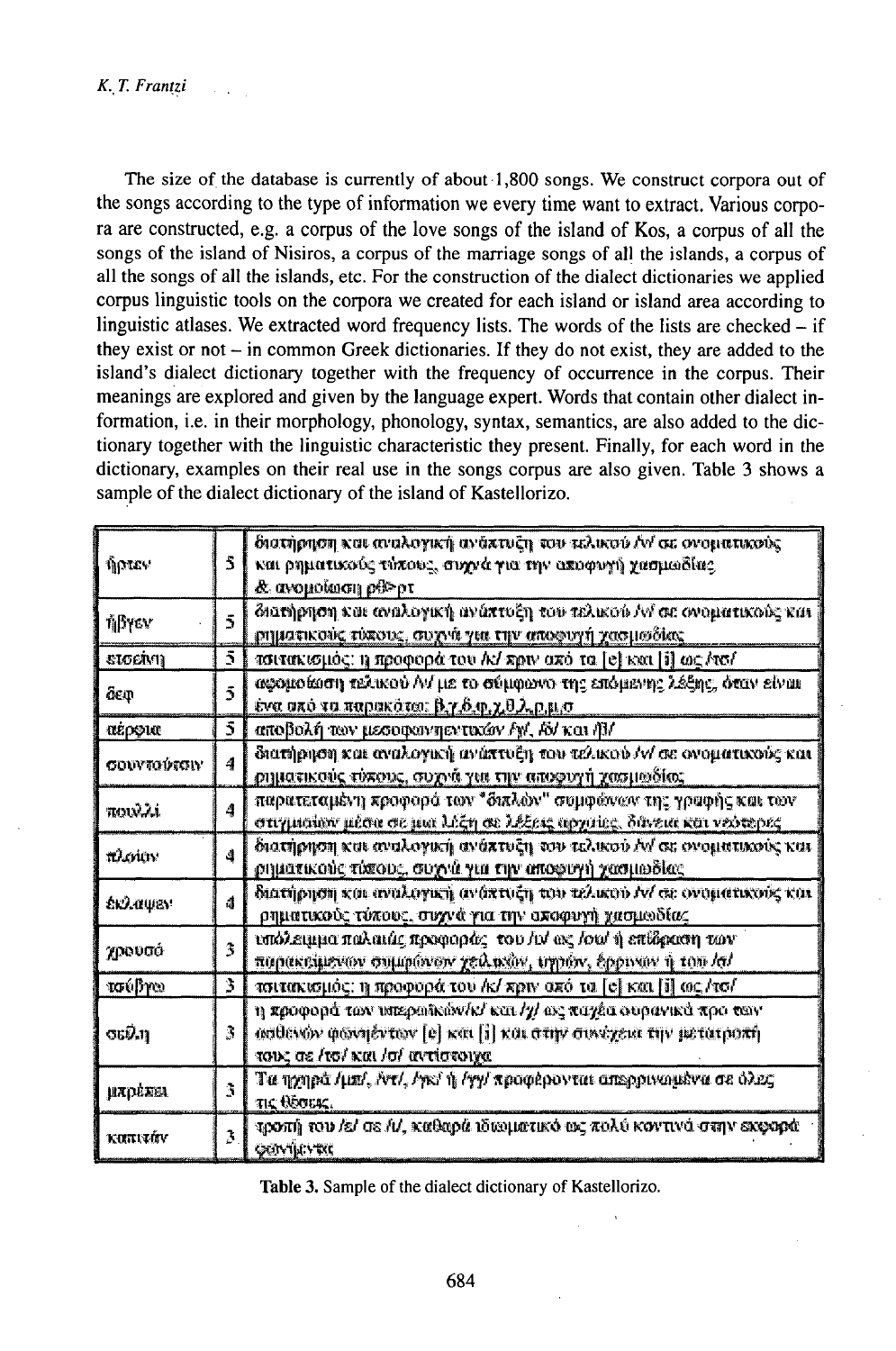The first column on Table 3 gives the words with the dialect information. These are words from the word frequency list extracted from the songs corpus of the island of Kastellorizo. The second column gives the frequency of the words in the corpus in its current size. The third column gives the linguistic characteristic found. So, for example the words *aovvmvToiv* and *Tavßyco* (lines 6 and <sup>11</sup> respectively) are dialect words that have no entries in common modern Greek dictionaries (Μπαμπνιώτης, 2002, Γρηγορόπουλος, 2002). Their frequencies of occurrence in the current songs corpus are 4 and 3 respectively. Their meanings are explored and added to the dictionary by the language expert.

The word *αέρφια* (line 5, meaning "brothers" and/or "sisters") appeared 5 times in the current corpus of the Kastellorizo songs. Its meaning is known since the word is used in common modern Greek, however it presents two dialect characteristics on its morphology: (a) that of the omission of the consonants  $\gamma$  (pronounced as *w* in *win*),  $\delta$  (pronounced as *th* in *then* – our case) and  $\beta$  (pronounced as v in van) when within words, and (b) that of the alteration of  $\lambda \phi$  (pronounced *lf)* to  $\rho \phi$  (pronounced *rf)*. That is, in common modern Greek the word  $\alpha \varepsilon \rho \phi \iota \alpha$  would be  $\alpha \delta \varepsilon \lambda \phi \iota \alpha$ . The word  $\pi \lambda o \iota \omicron \nu$  (line 8, meaning "ship") appeared 4 times in the current corpus, and shows the characteristic of the preservation of the archaic final \_ (pronounced *n*) on nouns, i.e. in common modern Greek the word  $\pi \lambda o$ *iov* would be  $\pi \lambda o$ *io*. The dictionary gives also examples on the use of the words, e.g. for the word  $\varepsilon \tau \sigma \varepsilon i \nu \eta$  (line 3, meaning "she", in common modern Greek it would be  $\epsilon \kappa \epsilon \epsilon \omega \eta$ , we keep the line "Aovpoc KOpr]v •••• ••' *eraeivri* 5ev •• Cépeť (meaning "a young man loves <sup>a</sup> young woman but she does not know it") from the love song titled ' $\tau$ ov ετοιμοθάνατου νέου από επωτά' (meaning "For the young man who is dying of love").

## **4 Future Plans**

We presented the use of a folk songs corpus in electronic form for the construction and updating of dialect dictionaries. The corpus is dynamic (new songs are added as acquired) resulting to dynamic dictionaries. The dictionaries are updated with new words, new meanings and new dialect information. Regarding future work we aim at the following directions:

• Firstly, the corpus will be continuously updated, and so will be the dictionaries. This is part of both current and future work.

• The dictionaries will be enriched with collocations as well.

• More dialect text types will be considered (i.e. stories, oral speech).

• More Greek geographical areas will be considered and new corpora will be built and processed for the construction of their dialect dictionaries.

### **5 Acknowledgement**

I wish to thank all of my students who helped with data collection.

### References

### A. **Dictionaries**

*Μπαμπινιώτηε, Γ. Δ. (2002), Λεξικό της νέας ελληνικής γλώσσας: με σχόλια για τη σωστή χρήση* των λέξεων. (πρώτη έκδοση 1998) Κέντρο Λεξικολογίας, Αθήνα (in Greek).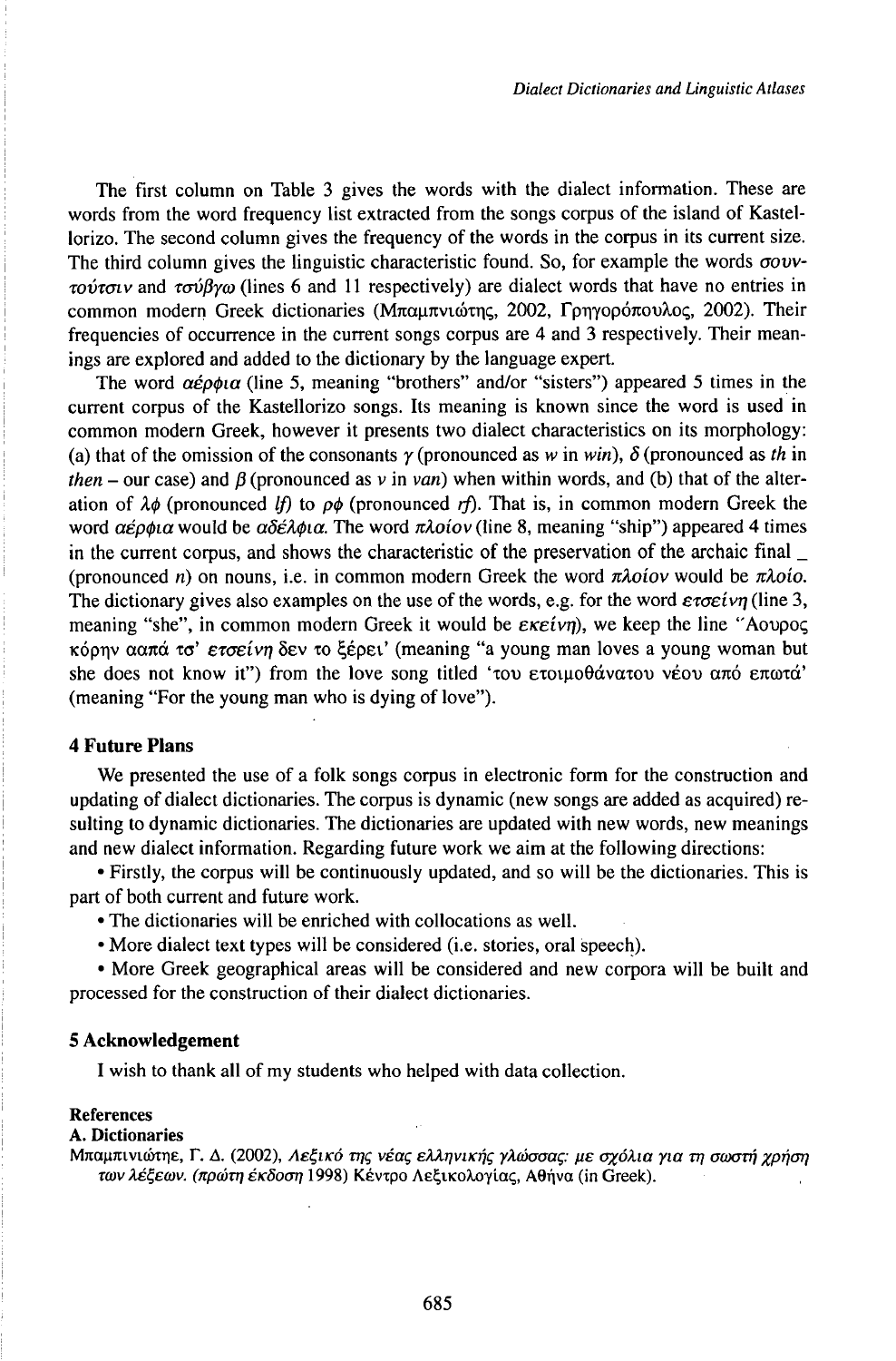Γοηγορόπουλος, Δ. (2002), Λεξικό της νέας ελληνικής γλώσσας: με αναγωγή στην αργαια ελλη*νική.* Έννοια, Αθήνα (in Greek).

#### **B.** Other literature

- Biber, D., Conrad, S., Reppen, R. (1998), Corpus Linguistics Investigating Language Structure and Use, Cambridge University Press, Cambridge, U.K.
- Bovy-Baud, S., (1935,1938), Τραγούδια των Δωδεκανήσων, τόμ. Α'-Β', Αθήνα,
- Frantzi, K.T. (2005), 'Preserving and Exploiting the Dodecanese Traditional Songs', in Book of Extended Abstracts of the 1st South-Eastern European Digitization Initiative Conference (SEEDI). Digital (Re)Discovery of Culture, Ohrid, F.Y.R.O.M. (Republic of Macedonia), 2005, pp. 41-45.
- McEnery, A.M., Baker, P., Burnard, L. (2000), 'Corpus Resources and Minority Language Engineering', in Gavrilidou, M., Carayannis, G., Markantontou, S., Piperidis, S. and Stainhauoer, G. (eds.), Proceedings of the Second International Conference on Language Resources and Evaluation, Athens, Greece, 2000, pp. 801-806.

Ooi, V. (1998), Computer Corpus Lexicography, Edinburgh, University Press, Edinburgh,

- Αλεξιάδης, Μ. Α. (1975), Συμβολή στήν Έρευνα του Καρπαθιακού Δημοτικού Τραγουδιού (Ανέκδοτες Παραλλαγές), Αθήνα (in Greek).
- Booντής, M. A. (1930). *Της Ρόδου Παραδόσεις και Τρανούδια*. Ρόδος (in Greek).
- Βροντής, Μ. Α. (1950), Η αγάπη στη Ρόδο, (Δημοτικά Τραγούδια της Αγάπης), Ρόδος (in Greek).
- Βροντής, Μ. Α. (1956-1957), 'Δημοτικά Τραγούδια της Ρόδου' στο Δωδεκανησιακόν Αρχείον τόμ. B', pp. 267-277 (in Greek).
- Γεαωργιάδης, Γ. Μ. (1956-1957), 'Δημοτικά Τραγούδια Μεσοχωρίου Καρπάθου' στο Δωδεκανησιακόν Αργείον τόμ. Β', pp. 278-288 (in Greek).
- Γνευτός, Π. (1981), Δημοτικά Τραγούδια της Ρόδου, (Δεύτερη έκδοση). Πρίσμα, Ρόδος (in Greek).
- Ζερβός, Γ. Κ. (1956-1957), 'Δημοτικά Τραγούδια και Λαϊκά ή Στιχοπλοκές Καλύμνου' στο Δωδεκανησιακόν Αρχείον τόμ. Β', pp. 241-266 (in Greek).
- Ιωαννίδου-Μαπαρμπαρίγου, Μ. Χ. (1960-1961), Νεώτερες Μορφές Δημοτικών Τραγουδιών στην Κάρπαθο' στο Δωδεκανησιακόν Αρχείον τόμ. Δ', 95-101 (in Greek).
- Καζαβής, Γ. (1940). *Νισύρου Λαονραφικά*, Νέα Υόρκη (in Greek).
- Καμμάς, Π. (1947), 'Δημοτικά Τραγούδια της Τήλου' στο Δωδεκανησιακή Επιθεώρηση 1 (in Greek).
- Καμμάς, Π. (1963), Δημοτικά Τραγούδια της Τήλου' στο Δωδεκανησιακόν Αρχείον τόμ. Δ', pp. 270-274 (in Greek).
- Κοντοσόπουλος, Γ. Ν. (2001), Διάλεκτοι και ιδιώματα της Νέας Ελληνικής, Εκδόσεις Γρηγόρη, 3η έκδοση, Αθήνα (in Greek).
- Μακρής, Μ. (1983), Δωδεκανησιακά Δημοτικά Τραγούδια Ανθολογία, εκδόσεις Πρίσμα, Ρόδος (in Greek).
- Μαυρής, Ν. Μ. (1961-1962), Δημοτικά Τραγούδια της Κω' στο Δωδεκανησιακόν Αρχείον τόμ. Δ', pp. 245-269 (in Greek).
- Μαυρής, Ν.; Παπαδόπουλος, Ε. (1950), Δωδεκανησιακή Λύρα, τομ. Α΄, Κασιακή Λύρα, Πορτ Σαίδ (in Greek).
- Μιχαηλίδη-Νουάρος, Μ. Γ. (2001), Καρπαθιακά Δημοτικά Άσματα, εκδόσεις επιστημ. βιβλίων & περιοδικών, Θεσσαλονίκη (in Greek).
- Μπαζιανάς, Ν. (1997), Γιά τη Λαϊκή μας Παράδοση Μικρά Μελετήματα, εκδόσεις τυπωθήτω, Αθήνα (in Greek).
- Μπογιανός, Θ. (2001), Τραγουδώντας στα Δωδεκάνησα (Γνωστά & άγνωστα, όμορφα & παλιά τραγούδια του γάμου, Ρόδος (in Greek).
- Παπαϊγναντίου, Δ. (1981), 'Δωδεκανησιακό Τραγούδι και Ποίηση, Ανεπιτήδευτος στίχος, Πρωτοποριακή Μουσική' στα Πολιτιστικά Δωδεκανήσου, Εισηγήσεις και Πορίσματα Α΄ Πολιτιστικού Συμποσίου Δωδεκανήσου '78, εκδ. Στέγη Γραμμάτων και Τεχνών Δωδεκανήσου, σειρά αυτοτελών εκδόσεων, ΙΙ, Αθήνα, pp. 186-192 (in Greek).